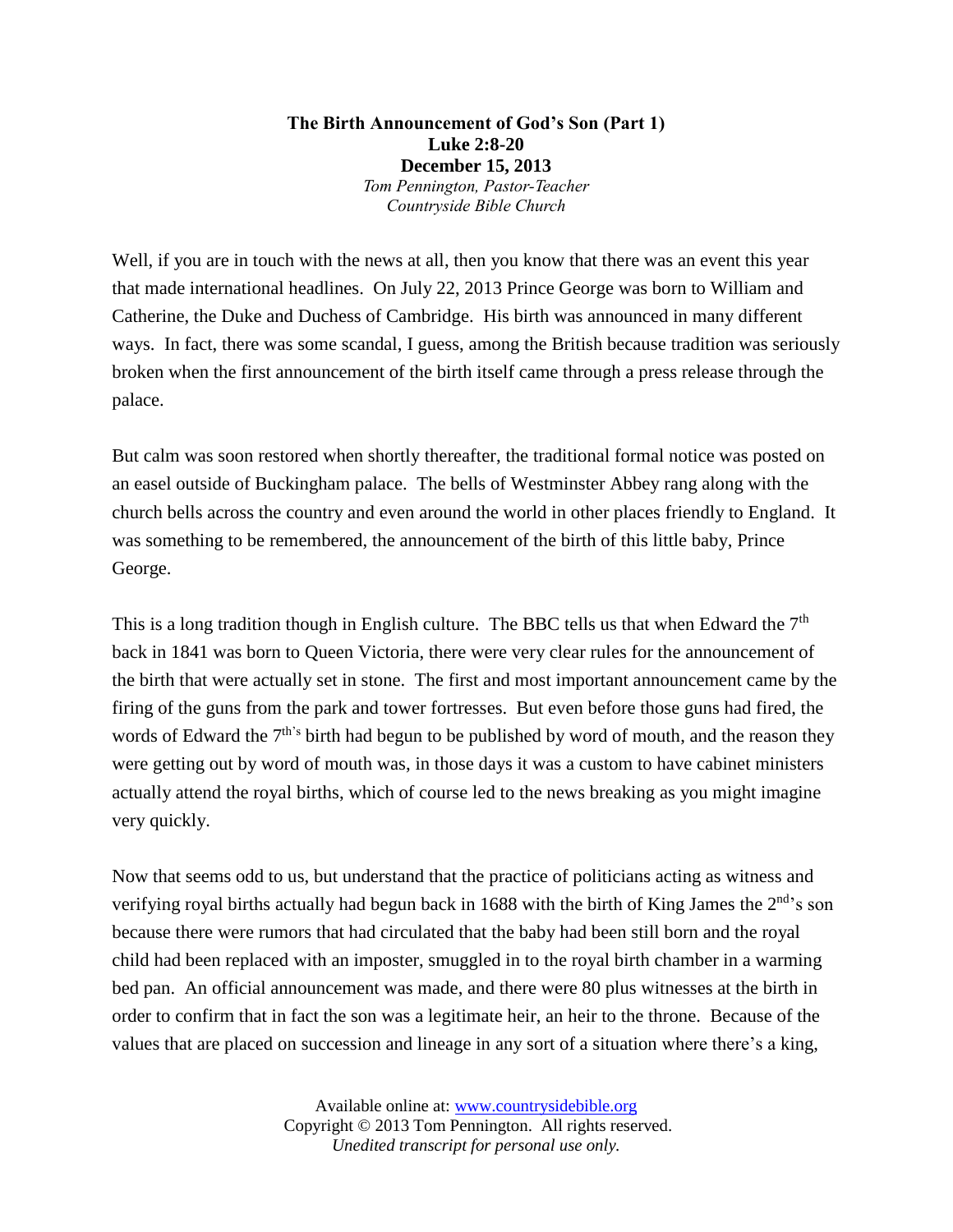royal births have to be officially observed, officially announced, and officially recorded for posterity.

It's interesting when you consider all of that in contrast to Luke's simple account of the birth of Christ. When you read Luke 2 you are immediately struck by its quiet simplicity. Here was the royal birth, exalted above all others. And yet, rather than in the palace, this royal Son was delivered in a cave, a cave used for sheltering and feeding animals. Rather than an entourage of witnesses, representing the great and the influential people of the nation, only Joseph and Mary, His poor and obscure parents were there to witness the actual birth. Jesus' birth happened quietly, unnoticed, and unannounced.

But it was not God's plan for Jesus' birth to remain in such obscurity. Instead, God had plans. He had planned the greatest birth announcement in history for the birth of His only Son. The announcement is recorded for us in Luke 2 where I invite you to turn with me this morning.

Two years ago, we studied Luke 2:1 - 7. That famous passage of course records the historical event of Jesus' birth, the actual birth, and the circumstances immediately surrounding it. Today and next Sunday, I want us to study Luke 2 beginning at verse 8 and working our way down through verse 20. This passage is the divine birth announcement of Jesus. Let me read it for you, Luke 2 beginning in verse 8, very familiar words, but let me encourage you to read it as though you've never heard it before. You follow along as I read.

In the same region there were *some* shepherds staying out in the fields and keeping watch over their flock by night. And an angel of the Lord suddenly stood before them, and the glory of the Lord shone around them; and they were terribly frightened. But the angel said to them, "Do not be afraid; for behold, I bring you good news of great joy which will be for all the people; for today in the city of David there has been born for you a Savior, who is Christ the Lord. "This *will* be a sign for you: you will find the baby wrapped in cloths and lying in a manger." And suddenly there appeared with the angel a multitude of the heavenly host praising God and saying,

"Glory to God in the highest, and on earth peace among men with whom He is pleased."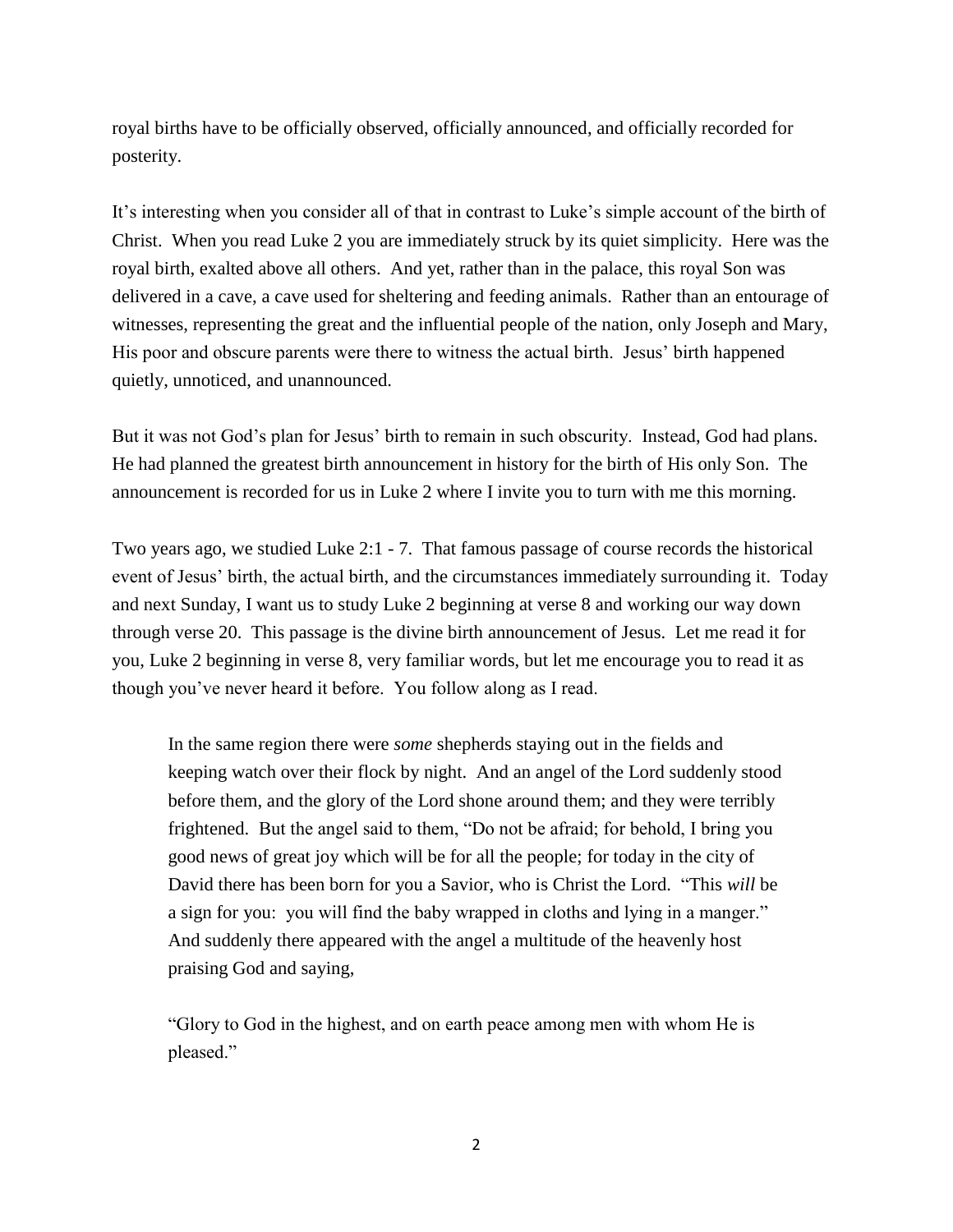When the angels had gone away from them into heaven, the shepherds *began* saying to one another, "Let us go straight to Bethlehem then, and see this thing that has happened which the Lord has made known to us." So, they came in a hurry and found their way to Mary and Joseph, and the baby as He lay in the manger. When they had seen this, they made known the statement which had been told them about this Child. And all who heard it wondered at the things which were told them by the shepherds. But Mary treasured all these things, pondering them in her heart. The shepherds went back, glorifying and praising God for all that they had heard and seen, just as had been told them."

Now, let me remind you of the larger context in which these words appear. They appear for us of course in Luke's gospel. Luke explains to us in the first four verses of his gospel why he wrote these accounts. He says that he wrote to a man named Theophilus, probably a high Roman official, and he wrote to him so that Theophilus could know the historical foundation, he could know with certainty about the historical events on which his faith in Jesus Christ was founded. It serves the same purpose for us as well. Luke tells us in the first four verses of his gospel that he carefully investigated all of the things about which he's written. Not only were they handed down to him by the apostles, but he investigated them for himself as well.

We know that for two years Luke was Paul's companion while Paul was in prison in Caesarea on the coast of Israel. It was probably during those two years that Luke went from the length and breadth of Israel visiting the places where Jesus had lived and taught and worked miracles, interviewing the people. In fact, he almost certainly interviewed Mary. Most scholars agree that that's where these birth accounts come from. He may have very well interviewed one or more of the shepherds as well. Remember most of these people were still alive at the time that Luke was conducting his investigation. And it comes from Luke's interviews with the first-hand witnesses, Mary and probably the shepherds as well, that we learn the details of what happened the night of Jesus' birth. And specifically, it's how we learn about the announcement of Jesus' birth that's recorded in the verses we just read together.

Now, in these verse's Luke unfolds several amazing details for us about the divine birth announcement of God's Son. And I want us to look at these details together. The first detail is the unlikely audience, the unlikely audience, who God chose in terms of announcing the birth of His Son. You see the birth of Jesus Christ is remarkable not for what happened but for what didn't happen. You understand that the conception of Jesus was miraculous. It was to a virgin, "a virgin conceived in her womb." But the birth of Jesus Christ was ordinary and pedestrian and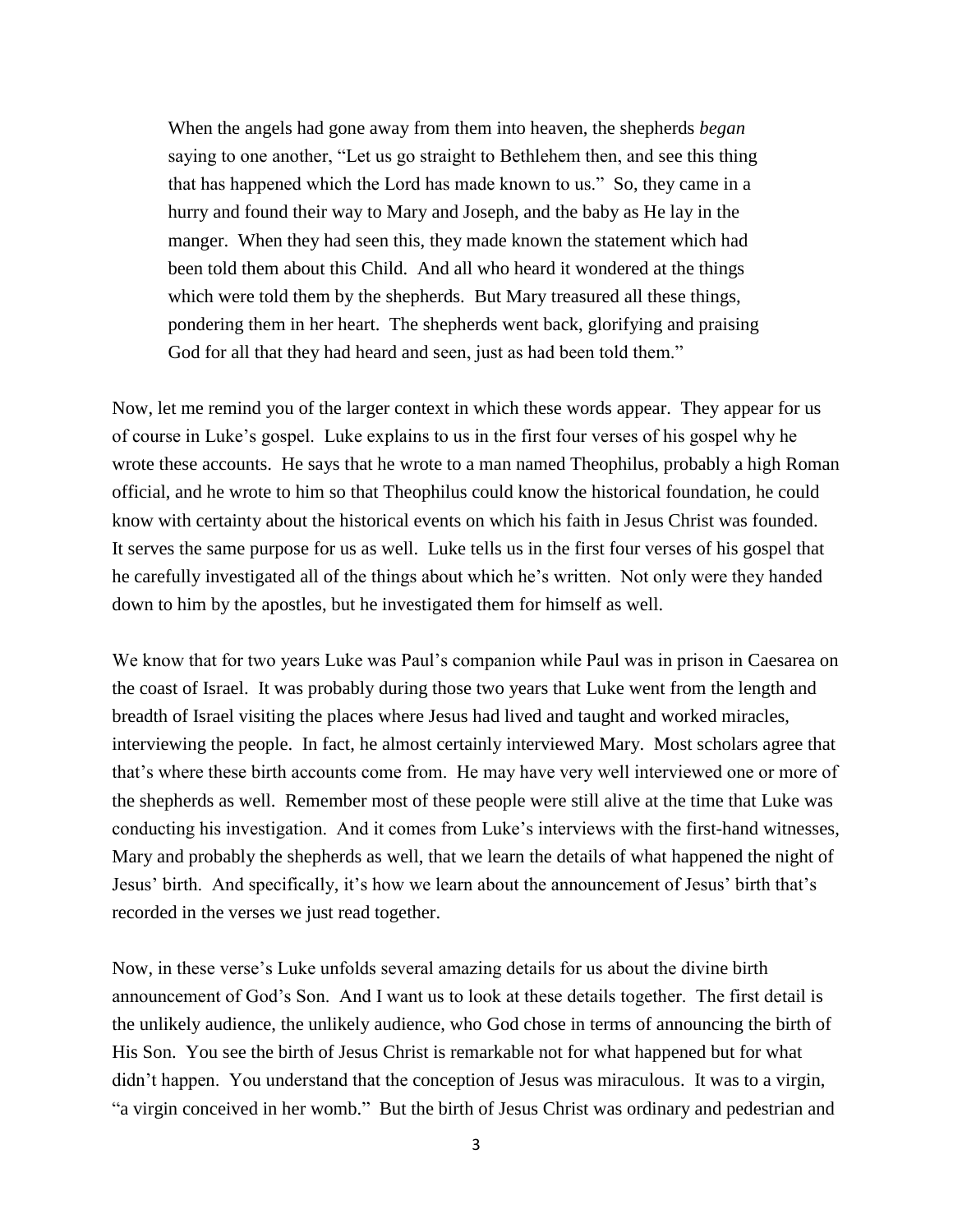natural. It was like my birth, it's like your birth. It's remarkable for its utter simplicity, its complete lack of pomp and ceremony.

I want you to think for a moment about the people that God did not invite to the birth of His Son. There were no Roman political figures there to welcome the Son of God. At this point, Herod the Great, that wonderful architect, wicked man, but wonderful architect and leader of his people, was still alive. He could usually be found just a couple of miles away in Jerusalem, or if not there, six miles south of Bethlehem he had built that massive palatial structure called Herodian, and that's often where he was.

But he wasn't in Bethlehem that night. Quirinius the Roman governor of Syria, the one who had enacted the registration for the purpose of taxation, the very reason that Joseph and Mary were in Bethlehem. He wasn't there. No Roman officials came from the nearby town of Caesarea. Not one leader of Israel was included. Jerusalem was only three to five miles from Bethlehem, but none of the 71 members of the Sanhedrin, none of the scribes, none of the Pharisees, not the high priest, none of them were there, not even the political leaders of the little town of Bethlehem.

And do you remember the reason that Mary and Joseph are in Bethlehem? They're there because every Israelite was required to return to his ancestral town and register for the purpose of Roman taxation. Some of the most important and influential people in the nation of Israel traced their lineage back to David who was from Bethlehem, and so it's very likely that that night Bethlehem was overflowing with the rich and the powerful, the influential. They were right there but none of them were invited to the birth of Jesus Christ.

Now, let's just be honest with each other. If we were God, it wouldn't have been so. Some of those important people would have been included and been invited there to witness the birth of Christ. But that's not what God did. Instead, God chose a most unlikely audience for His divine birth announcement. Look at verse 8, "In the same region there were some shepherds staying out in the fields keeping watch over their flock by night." These shepherds we're told, were in the same region, that is they were somewhere near this town of Bethlehem.

The traditional shepherd's field, we can't be sure that that's where it is, but the traditional shepherd's field is about two miles away from the Church of the Holy Nativity where almost certainly, it's one of the few places in Israel where you can be fairly certain the event actually happened there. Regardless, they were in the fields that David himself had spent his youth in shepherding the flock. And they were living it says, staying out in the fields. Now some have sited the fact that these shepherds were living in the fields to argue that Jesus couldn't have been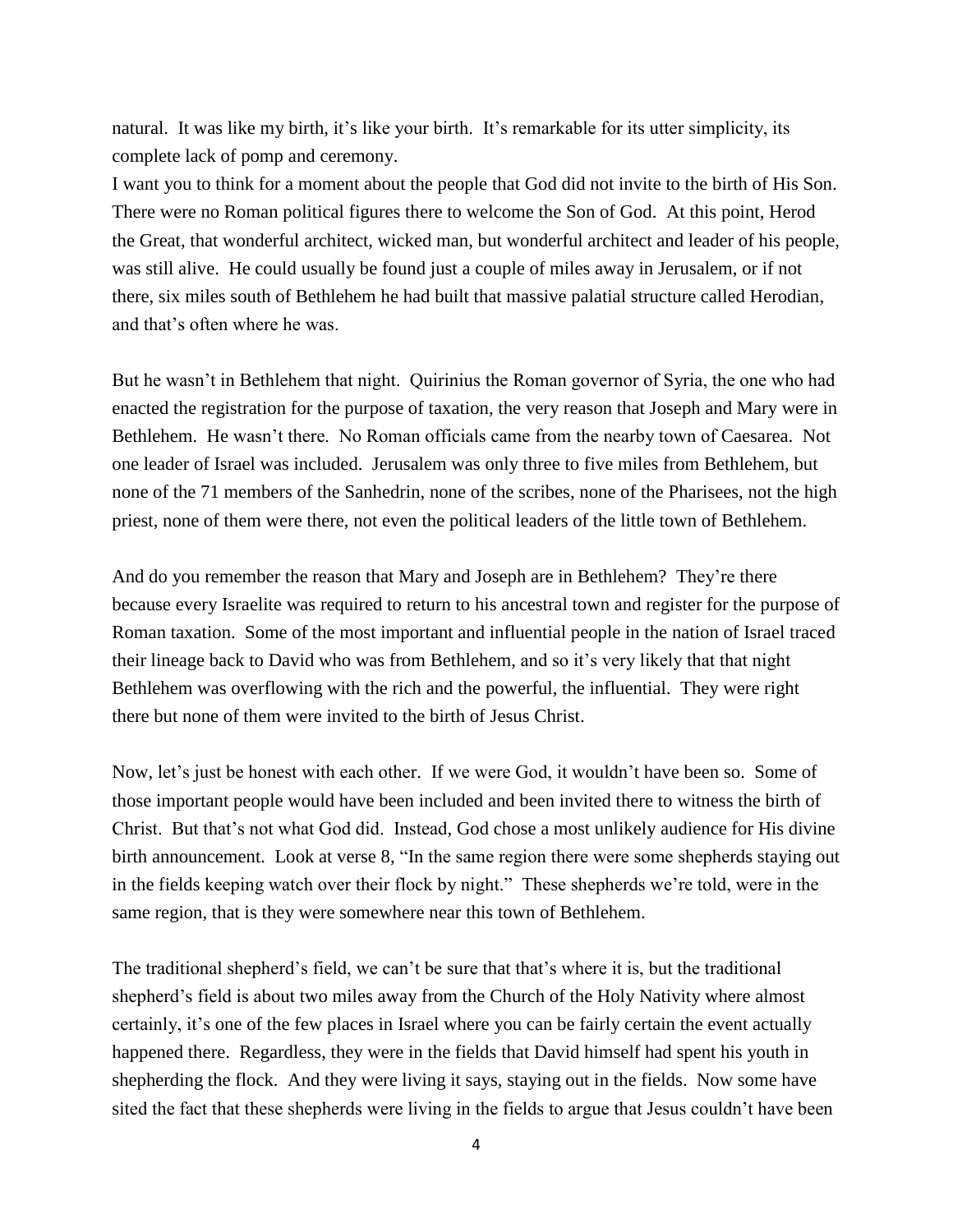born in the winter, because surely if it were winter they wouldn't have been staying out in the fields, they would have instead been elsewhere. It must have been spring they argue. However, Jewish authors tell us that sheep were kept in the fields near Bethlehem throughout the year.

Even to this day you can visit Bethlehem any point in the winter, and you will find shepherds keeping sheep, not for tourist purposes, but because that's what they do. And in fact, the rabbi's, the writings of the rabbi's tell us that sheep were kept year-round near Bethlehem because that's the source from which many of the sacrificial animals for the temple came. So, it may have been winter.

When was Jesus born? Let's take that question for just a moment. When was this, first of all, considering the year? As to the exact year of Jesus' birth, the best evidence, and you can read about this if you are interested in an excellent book by Harold Hoehner called *Chronological Aspects in the Life of Christ*, as the title suggests, it's not for the faint hearted. But in that book he points to the best date probably being December of 5 BC or early January of 4 BC. And the reason for that is we know Jesus was born before Herod the Great died. And we know Herod the Great died in April of 4 BC. So, he had to have been alive long enough to have received the magi and to have sent out the order to massacre the infants in Bethlehem. So, December of 5 BC is a very possible date.

Now, as far as specifically what day and month, we can't be sure. But I will say this, I know that it's popular among Christians today to sort of trounce on the date of December 25<sup>th</sup> and say no way it could ever have been that, that's a pagan date. I don't agree with that. I don't believe that. There is an ancient tradition that goes back on the date of December  $25<sup>th</sup>$ , in fact before Constantine, in the writings of a man named Hippolytus who wrote in the early 200's, we know he died in 236 AD, and he wrote in his commentary on Daniel these words, "For the first advent of our Lord in the flesh when He was born in Bethlehem, was 8 days before the calends of January."

The word "calends" is just a word for the first day of the Roman month. So, eight days before the first of January, December  $25<sup>th</sup>$ . That was in the early  $200$ 's AD that he wrote those words. So, although we can't be sure of what day Christ was born, it's not recorded for us in the text of Scripture, December  $25<sup>th</sup>$  has been the traditional date, and it has been so since the early  $200$ 's, and it is very possible that it is true.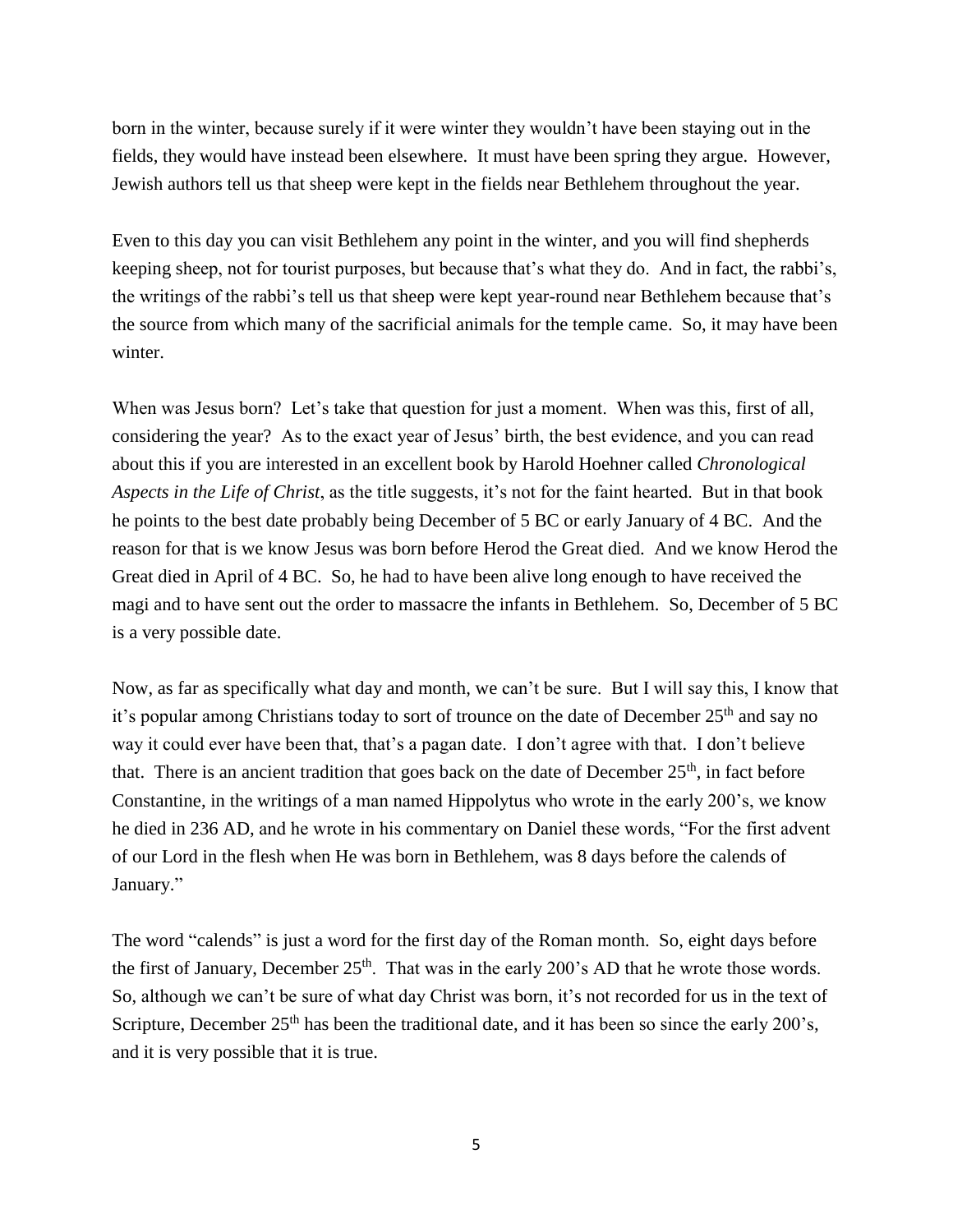Now, what we can be sure of, Luke tells us that these events notice verse 8, were unfolding at night. During the day time the sheep were allowed to graze the fields. But at night they were placed into crude pens or sheep folds in order to protect them better from predators and thieves. On that winter night there were several shepherds who were watching this one flock, it's called a flock singular, together.

Now if they were doing what was normally done, typically the shepherds would each take a watch of the night. There were four watches of the night typically divided up and the others during the time they were off, would try to catch some sleep. The early evening, they would all be awake together, and then they would sleep until it was their watch and so at some point during the night, we're not told what watch of the night or how many were awake, initially these shepherds are there. It was an ordinary night like so many other ordinary nights on which they had kept sheep.

Shepherds. Now you are so familiar with the shepherds being a part of the Christmas story that it just seems right and natural, but if you had lived in the first Century, and you were hearing this story for the first time, you would be shocked perhaps appalled that shepherds were involved. Because you see although two of Israel's greatest leaders in history both Moses and David had served their stint as shepherds, and although God Himself is called the Shepherd of Israel, in everyday life shepherds were often despised. They were considered to be the lowest of the low. This became increasingly true in the post New Testament era. In fact, according to the Talmud, the Jewish Talmud, there were several reasons that shepherds were simply not respected, were looked down upon.

First of all, because of the nature of their work, those who became shepherds tended to be of a lower class. Shepherds were filling a role that was just a notch above a day laborer. They were at the very bottom, and therefore, were looked down upon by the rest of the culture and society.

Secondly, they were nomadic wanderers, really not having a home, not having a settled structure of family life. They were responsible to move from field to field finding pasture for their sheep, and therefore, the lifestyle that comes with that was theirs.

Because of that, thirdly most people considered shepherds to be thieves. They were considered as those who had a hard time as they wandered around distinguishing between what was mine and thine. It was so bad that the rabbis eventually included shepherds in their list of occupations known for thieving and cheating.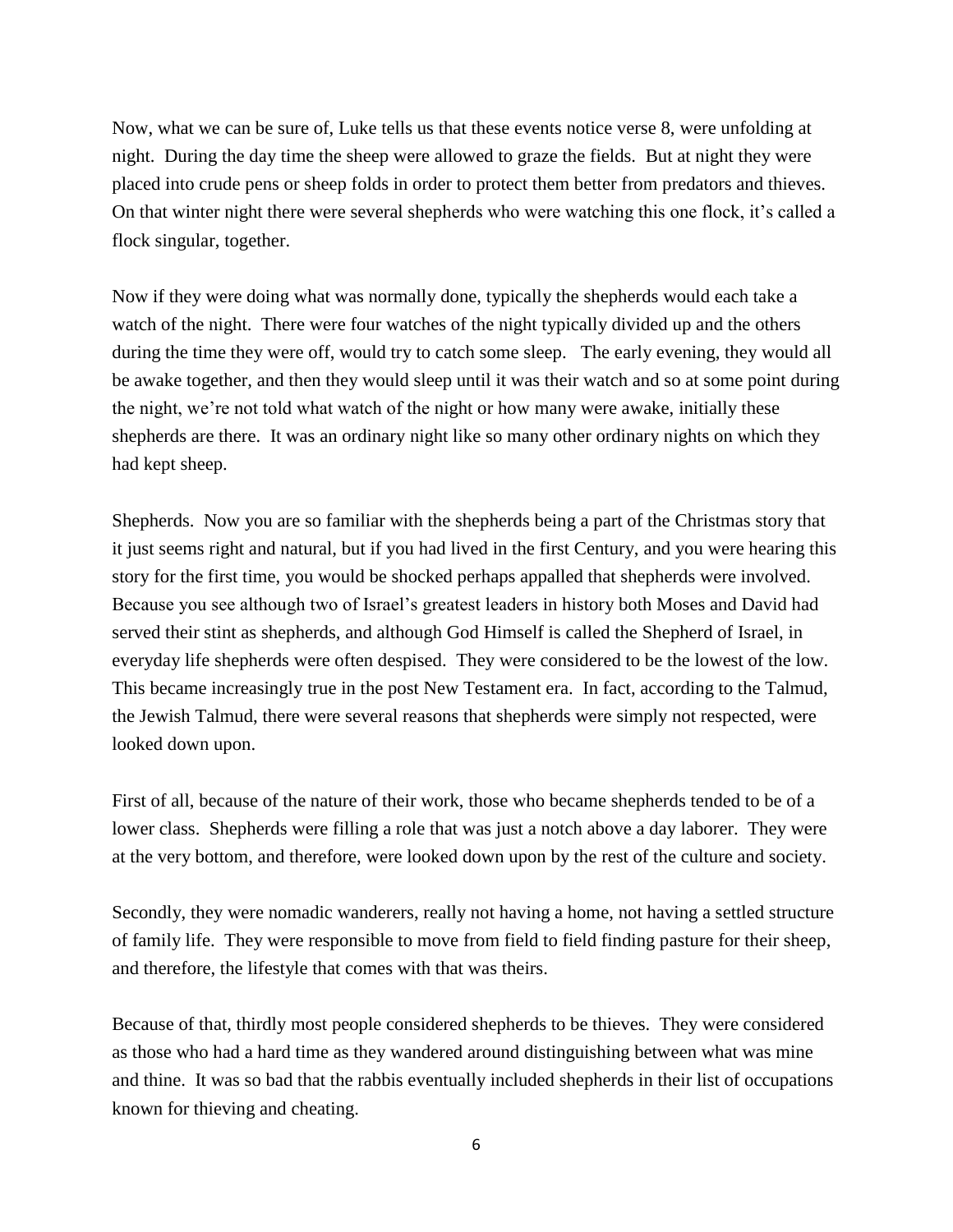Like when I was in college in seminary working my way through school, I worked as an electrician and within the building trades, certain trades are known for having people who engage in certain kinds of sin, who are known for certain kinds of things. In the first century it was that way with the shepherds. To be a shepherd was to immediately be suspected of being dishonest. In fact, it was eventually forbidden to buy wool, milk, or a goat from a shepherd, the rabbi said, because you had to assume that those didn't belong to them and that they had been stolen. They were considered so dishonest that, in the time of the Talmud, they were not allowed to serve as judges or even as witnesses in court.

There's another reason that they're considered to be the lowest of the low and that's because their kind of lifestyle caused them to be banned often from the synagogues and from the temple. The kind of work they did kept them from keeping the normal religious observances that were required by the law. They were also kept from being ceremonially clean, much of what they did exposed them to being ceremonially unclean, and therefore unable to worship in a synagogue on the Sabbath or at the temple.

The Midrash, an ancient Jewish commentary on the Old Testament says, "No position in the world is so despised as that of the shepherd." One rabbi asked with amazement how in view of the despicable nature of shepherds one can explain the fact that God allows Himself to be called Israel's Shepherd. That's who the shepherds were. They're not the polished ivory figures of our manger scenes and crèches, and yet, shepherds were the only ones God invited to the celebration of the birth of His Son.

John Calvin writes, "It would have been to no purpose that Christ was born in Bethlehem if it had not been made known to the world. But God's method of doing so described by Luke appears to us very unsuitable. First Christ is revealed, but to a few witnesses, and that too in the darkness of night. Again, though God had at His command many honorable and distinguished witnesses, He passed by them and chose shepherds, persons of humble rank and of no account among men."

It's really no different for us, is it? Like the shepherds, we too are utterly unworthy to receive God's grace. We too, are utterly unworthy to worship the Son of God, but like them, God has shown us grace in spite of what we are, in spite of what we deserve. You see if you ask yourself the question, "Why did God choose the shepherds?" The answer is because this is how God normally works.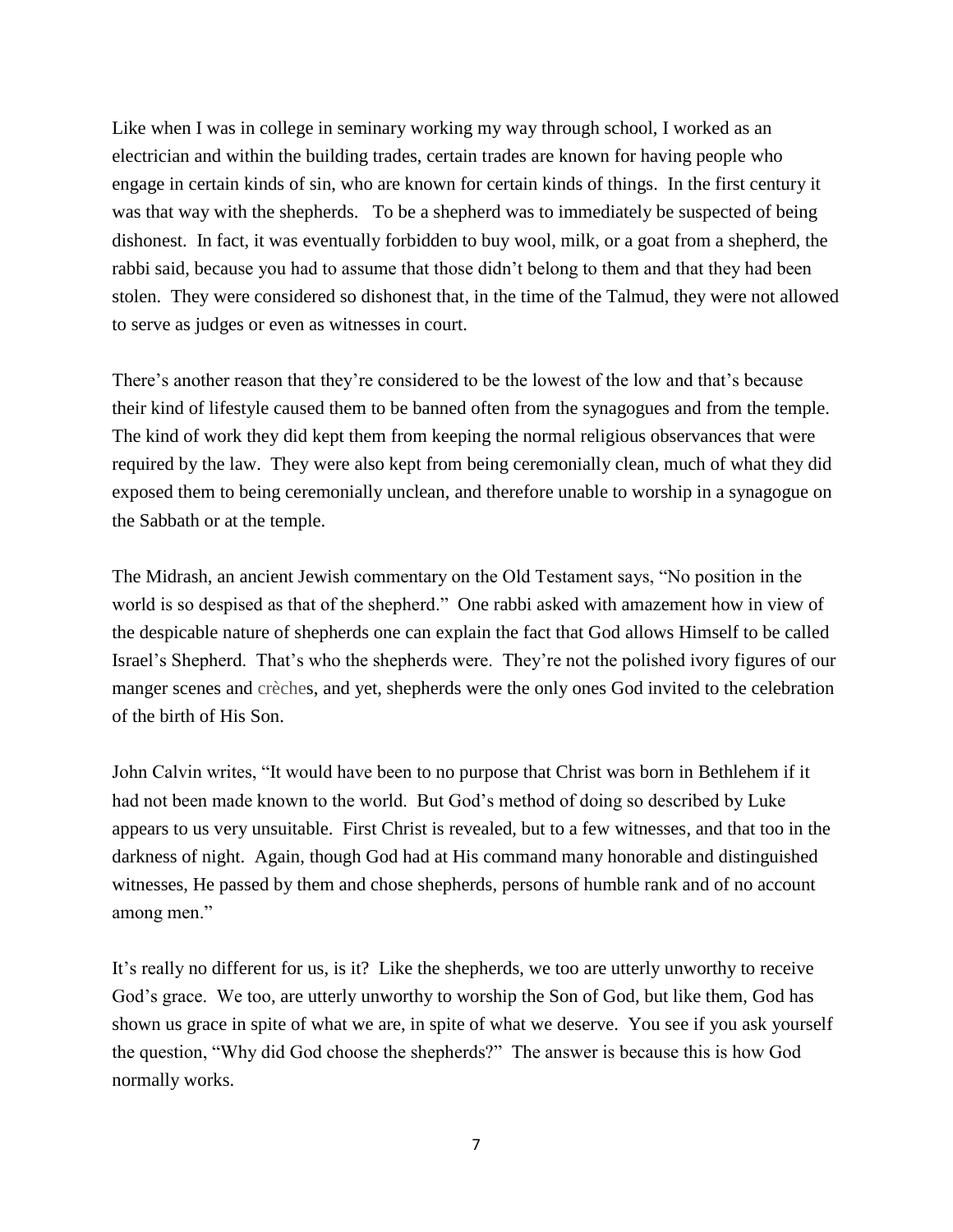My mind goes immediately to First Corinthians 1. You remember Paul's words to the Corinthians in 1 Corinthians 1:26, "For consider your calling, brethren, there were not many wise according to the flesh, not many mighty, not many noble;"

There are some, but there are not many who are wise in the world, not many who are mighty, who are people of nobility. But instead look at 1 Corinthians 1:27, here's how God normally works.

"… God has chosen the foolish things of the world to shame the wise, and God has chosen the weak things of the world to shame the things which are strong, and the base things of the world and the despised God has chosen, the things that are not, so that He may nullify the things that are," [In other words, God typically chooses the nothings and the nobodies. Why? Well he explains it in the very next verse.] "so that no man may boast before God."

I can promise you this, not one of those shepherds ever walked around saying, "We deserved to be there that night." God alone got the glory. It's the same with us, shepherds, a most unlikely audience for the announcement of the birth of Jesus Christ. But they were there. And an announcement they got. Look at verse 9. "And an angel of the Lord suddenly stood before them,"

The angel Gabriel, you remember, is the one who had made the earlier announcements in the book of Luke. It had been 400 years of silence. God had not spoken for 400 years. It had been more than 400 years since an angel had shown up, more than 400 years since a miracle had occurred. And then the angel Gabriel shows up while a priest named Zacharias is in the temple, in probably his once in a lifetime opportunity to present the incense in the holy place. He's an old man, probably the only time in his life he's done it. It was only allowed once. You, the lot fell to you once in your lifetime as a priest to do this. And while he was in the holy place presenting the incense, he's in there alone, suddenly the angel Gabriel appears.

It was Gabriel as well in what we read a few minutes ago from the enunciation to Mary who showed up in the little village of Nazareth in the home of a teenaged girl named Mary to announce that she had been chosen by God because of His grace, not because of anything in her, to bear the Son of God. And so, it's possible that this is Gabriel as well, we don't know for sure, but I think it's possible.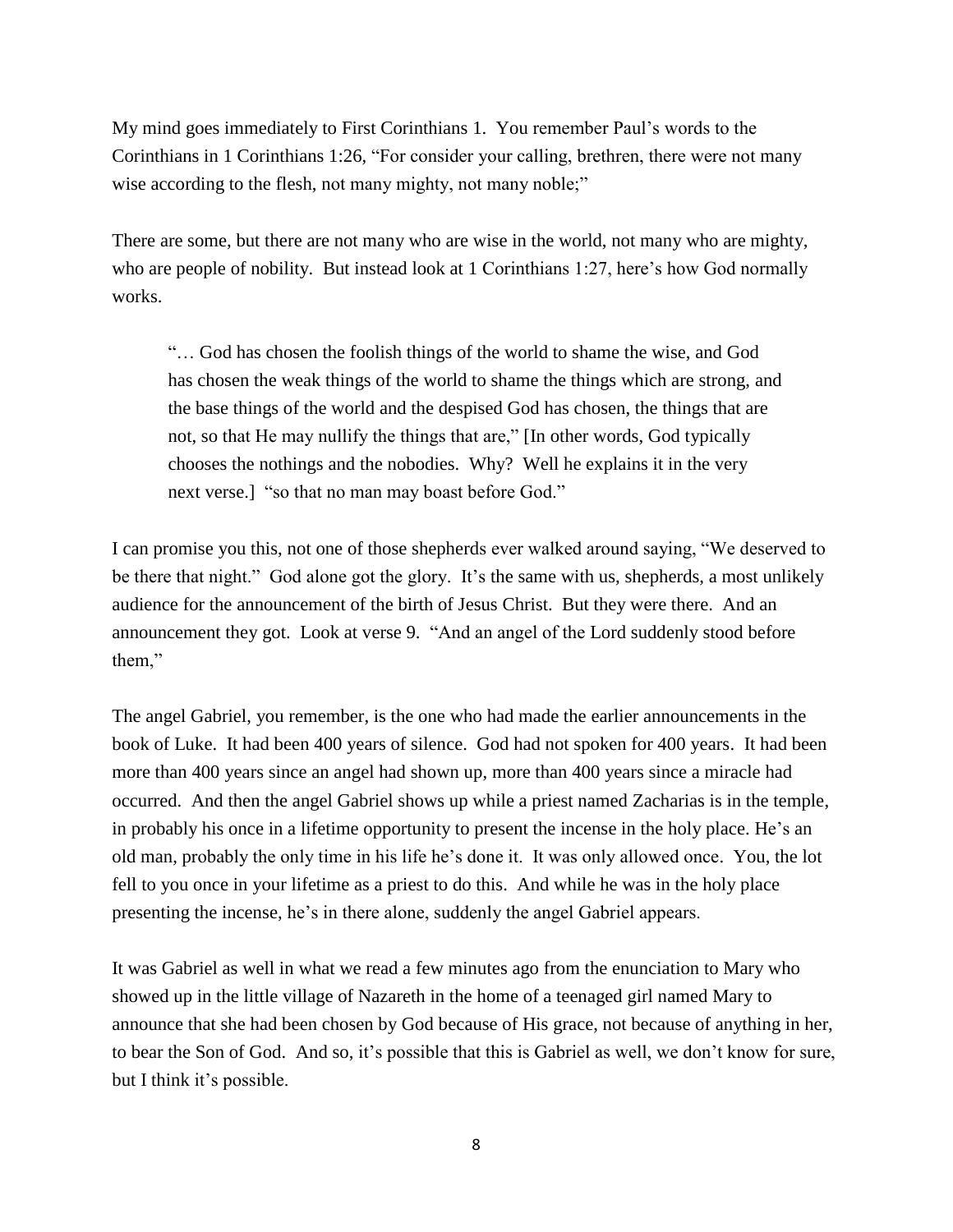It's a sad thing, I think, that our culture has robbed us of an appropriate view of angels. When our culture pictures angels, typically they're cute chubby little cherubs, or they're women, or they are effeminate men. But, in the Bible, when an angel shows up, there's always one common reaction, and that is fear. This is the angel, perhaps the angel Gabriel from the presence of God. Remember, it was one angel in Old Testament times who in one night killed 186,000 Assyrian soldiers. These are powerful intelligent beings, and there's fear. But the presence of an angel was not the only cause for their fear, notice how verse 9 continues, "and the glory of the Lord shown around them;"

Along with the appearance of the angel came a blinding display of the glory of God. This is important to note, because sometimes in the Old Testament, when an angel appeared, he could present himself in such a way as a male human so that the person to whom he was speaking didn't even realize he was an angel. In fact, even in the New Testament era the writer of Hebrews says that there were those, and I think this still happens to this day, who had "entertained angels without knowing it, unawares."

But in this case, God wanted the shepherds to know that this was an angel, and what he was speaking came directly from God. And so, God surrounds the angel and the shepherds with a visible display of His own presence. The word "glory" refers in this context to the splendor that is often associated with a visible display of God's presence.

Now, you understand that God is a Spirit. He doesn't have a form, He doesn't have a body like you and I have. He's a Spirit. But at times God chooses to specially manifest His presence. He's present everywhere. It's not like He's present in one place and not in another, but at times He chooses, even as a Spirit to specially manifest His presence in one place so that people know He's present, without question. And when God does that in the Old Testament, He often does so in what is called in Hebrew "the Shekinah," the glory cloud, a blazing flashing cloud of brilliant bright light. It indicated God's personal presence.

You remember the glory cloud accompanied Israel on most of their journey out of Egypt in the exodus. It was the pillar of fire that led them by night and the blazing cloud that led them by day. When the tabernacle, and later the temple, was built, God brought His presence in a visible way, in the Shekinah. It settled down, that blazing cloud settled down on the tabernacle and on the temple in order to demonstrate to His people that He really was present among them. That holy of holies was His own personal throne room from which He ruled His people. But sadly,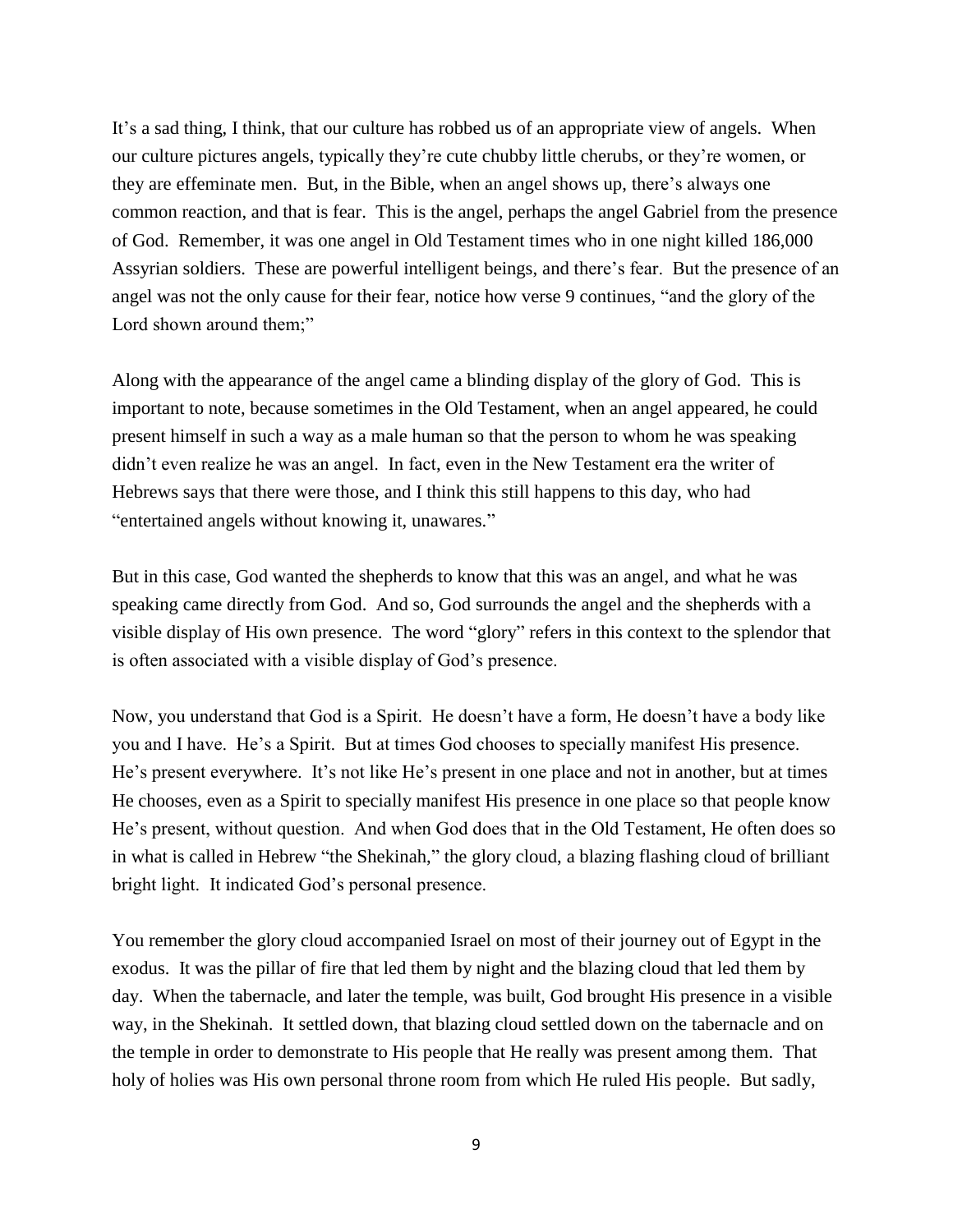because of Israel's sin and her rebellion and her idolatry, eventually that manifestation of God's presence, that brilliant blazing cloud of light deserted His people.

If you've ever read Ezekiel, you've read the tragic story as Ezekiel pictures that glory cloud, the Shekinah lifting from the temple, lingering for a moment over the gates of the temple, and then going to the gates of the city, and then to the mountain overlooking the city, and then disappearing into the distance as the visible manifestation of God's presence leaves. That was 600 years before Christ, and there was never again another appearance of that blazing glory cloud until that cold December night.

It happened just shortly thereafter again in directing the wise men to the magi to the house where Jesus was living with His parents in Bethlehem. That wasn't a celestial event, couldn't stand over a house and direct them to a particular house, it was the glory cloud, almost certainly. We know for sure that it was the glory cloud at the transfiguration. In Jesus' ministry when the disciples were overwhelmed, the three disciples were overwhelmed by this demonstration of the glory of Christ. It appeared yet again at the ascension, when Jesus left this earth. It says the clouds received Him up. Don't think white puffy clouds, think the blazing glory cloud of God's presence. There was no question but what Christ was all that He claimed. The next time the Shekinah appears, it will be at the second coming. He comes with clouds.

But that first Christmas night the blazing cloud of God's glory appeared, and it flashed and brilliantly lit up the entire area around the angel and the shepherds that night. When you understand that, it's perfectly understandable that verse 9 says, "they were terribly frightened." An angel and the Shekinah, they knew they were in the presence of God. And they knew the voice they heard was an angel speaking for God. So, these poor despised shepherds are the unlikely audience of God's birth announcement for His Son.

Next, in Luke's narrative, he shares another detail with us, and it's the grand announcement itself, what God said. It's found in verses 10 - 14, notice verse 10, "But the angel said to them, "do not be afraid; for behold, I bring you good news of great joy which will be for all the people;" Notice, he begins his message and now you understand why, with "do not be afraid."

Can I just stop here and make an important theological point? You and I ought to fear God in the sense that we stand in awe of Him. We respect Him. We honor Him. We fear disobeying Him and bringing displeasure to Him. That is absolutely right, but we ought not to live in slavish fear and dread of Him. I love Romans 8:15, if you're a Christian, if you're in Christ this is what Paul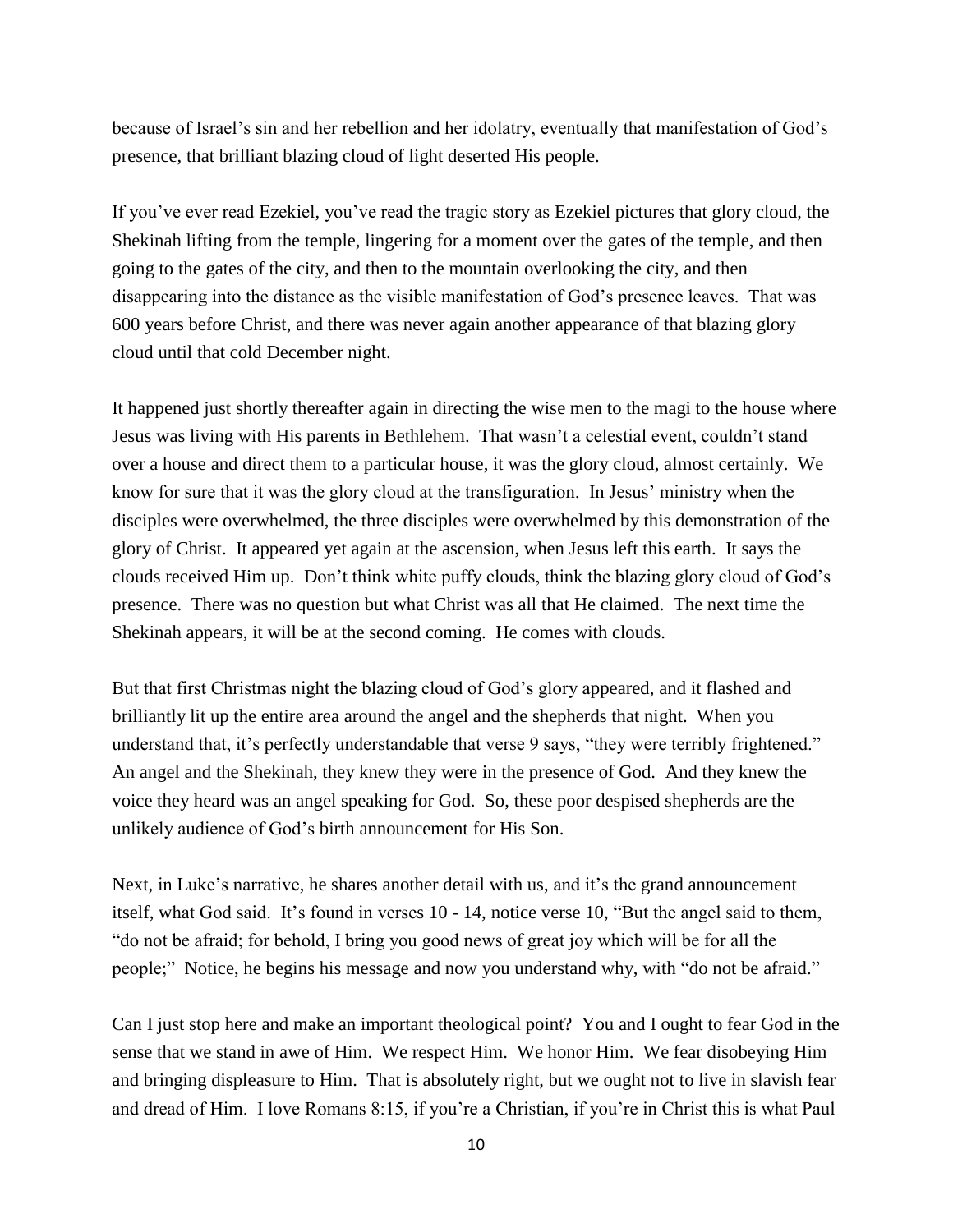says, "For you have not received a spirit of slavery leading to fear again, but you have received a spirit of adoption as sons by which we cry out, "Abba! Father!"

First John 4:18 says, "There's no fear in love; but perfect love casts out fear, because fear involves punishment, and the one who fears is not perfected in love." John is saying, listen, when you come to understand God's love for you in Christ, and when you respond in love to Him, then that abject terrorizing kind of fear that drives you away from God is no longer a reality. Instead, you experience the right kind of fear of Him, what Derek Kidner calls "the poles of awe and intimacy."

So, after an angel, or God Himself appears to man, the first words most often are what? Do not be afraid. The angel continues, "Do not be afraid; for behold, I bring you good news." The expression "I bring good news" is actually one Greek verb. It's one of Luke's favorite words. In fact, he uses this word more than any other New Testament author, in Luke and in the other New Testament book he wrote, Acts. It literally means "I announce or I proclaim good news." Sometimes it's translated "I announce or I proclaim the gospel."

Understand the word gospel is not a Greek word. The word gospel is an English word, an old English word made up of two Old English words, "gôd" meaning "good" and "spel" meaning "story or news." "Gospel" is simply "good news or the good story." It's an English word. The Greek word simply means, "I announce or proclaim good news."

Initially, this Greek word was used to describe the announcement of good news of any kind. Eventually, it came to be used more specifically. We use the word good news like this, I mean right, you walk up to someone and you say, "I have good news." But eventually in the New Testament it came to be used almost exclusively of the good news of spiritual salvation through Jesus Christ. This good news was the focus of the ministry of John the Baptist. Turn over to Luke 3:18, we read this, "So with many other exhortations, John preached the gospel." Literally he announced or proclaimed the good news to the people. That was the focus of his ministry, proclaiming the good news. Same thing was true with the ministry of Jesus, look at Luke 4:42,

"When day came, Jesus left and went to a secluded place; and the crowds were searching for Him, and came to Him and tried to keep Him from going away from them. But He said to them, "I must preach the kingdom of God to the other cities also," [Literally, I must announce or proclaim the good news of the kingdom of God to the other cities also. In other words, I have come with a message of good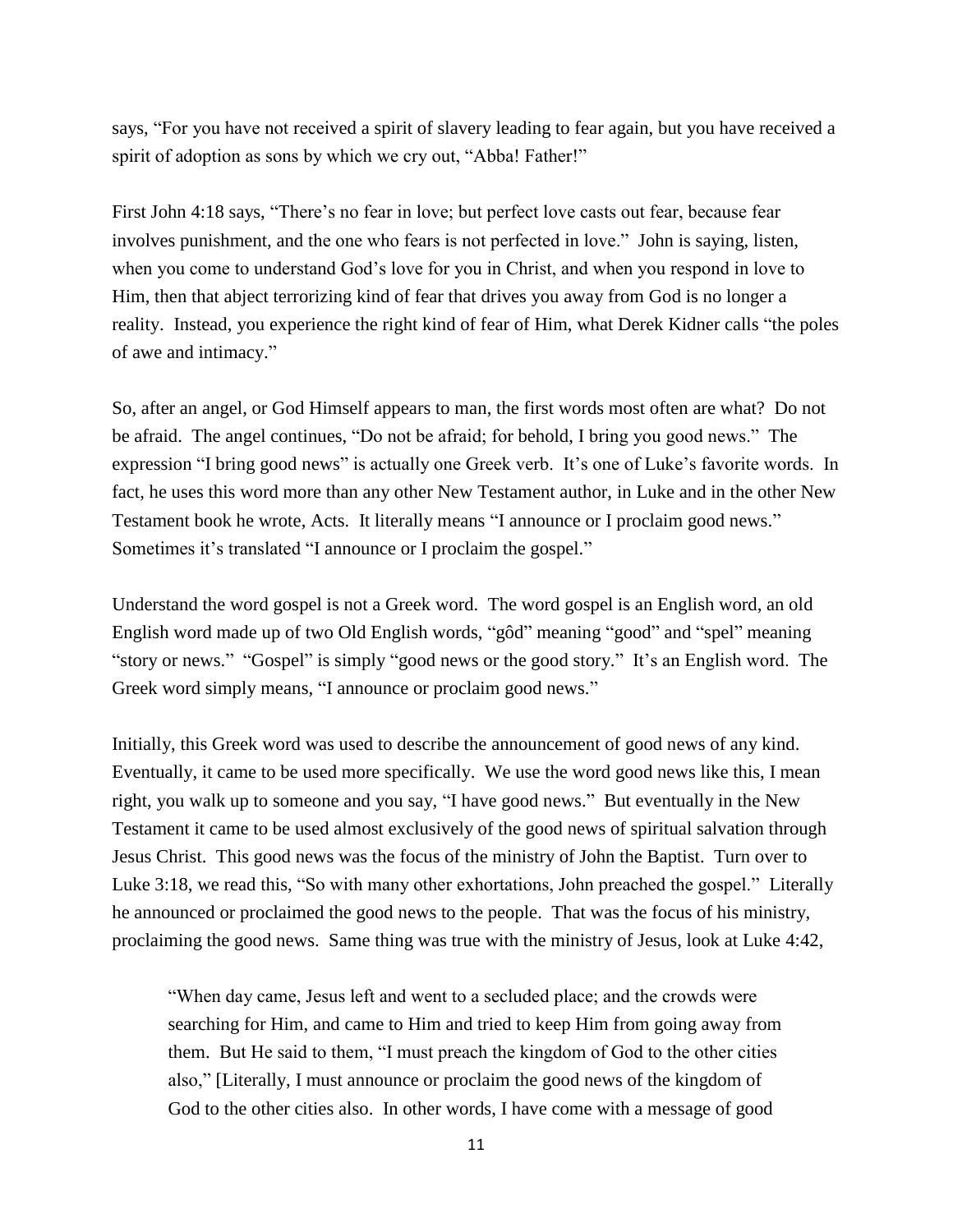news that you can get into My spiritual kingdom. And notice what He says, at the end of verse 43,] "for I was sent for this purpose." [Jesus said, listen, I came to bring the good news about you're being able to enter the spiritual kingdom over which God rules.]

When you survey this word throughout the New Testament, it's interesting because you'll find attached to it the content of the good news. If you search the word that we're seeing here throughout the New Testament, you'll hear the good news described like this. It's described as liberty for captives, freedom for prisoners, recovery of sight for the spiritually blind. It's described as good news about the kingdom of God as we just saw. It's described as good news about Jesus Christ, good news about peace with God through Jesus Christ, good news about Jesus and the resurrection, good news about the unfathomable riches of Christ, good news about the promise of a Savior made to the fathers. No wonder when the angel says it's good news, he immediately explains that this good news, notice verse 10, will be a source, "of great joy," great joy.

You know I know these are busy and distracting times, the holidays. I know that many, perhaps you, are going through great hardship in your life. Those can be causes for discouragement, for being despondent. Listen, if you really understand what's being announced and what you've come to participate in, you can have great joy. John Calvin writes,

"These words show us that until men have peace with God and are reconciled to Him through the grace of Christ, all the joy that they experience is deceitful and of short duration. The commencement or the beginning of solid joy is to perceive the love of God toward us which alone gives tranquility to our minds."

It's only when you begin to understand the love that God has demonstrated in Christ, and you respond to that love in faith and obedience, that you really experience great joy. There is no greater joy than the reality of the salvation brought to us in Christ. I really don't care what's happening to you right now and how bad it is. If you can grasp this announcement, if you can grasp the reality of what we celebrate in this season, you can experience great "mega-joy," the Greek says.

Remember when the disciples came back from their missionary ministry? And they were all excited about what God had enabled them to do and in Luke 10:20, Jesus says this to them, "… do not rejoice … that the spirits are subject to you, but [instead] rejoice [or find your joy in this]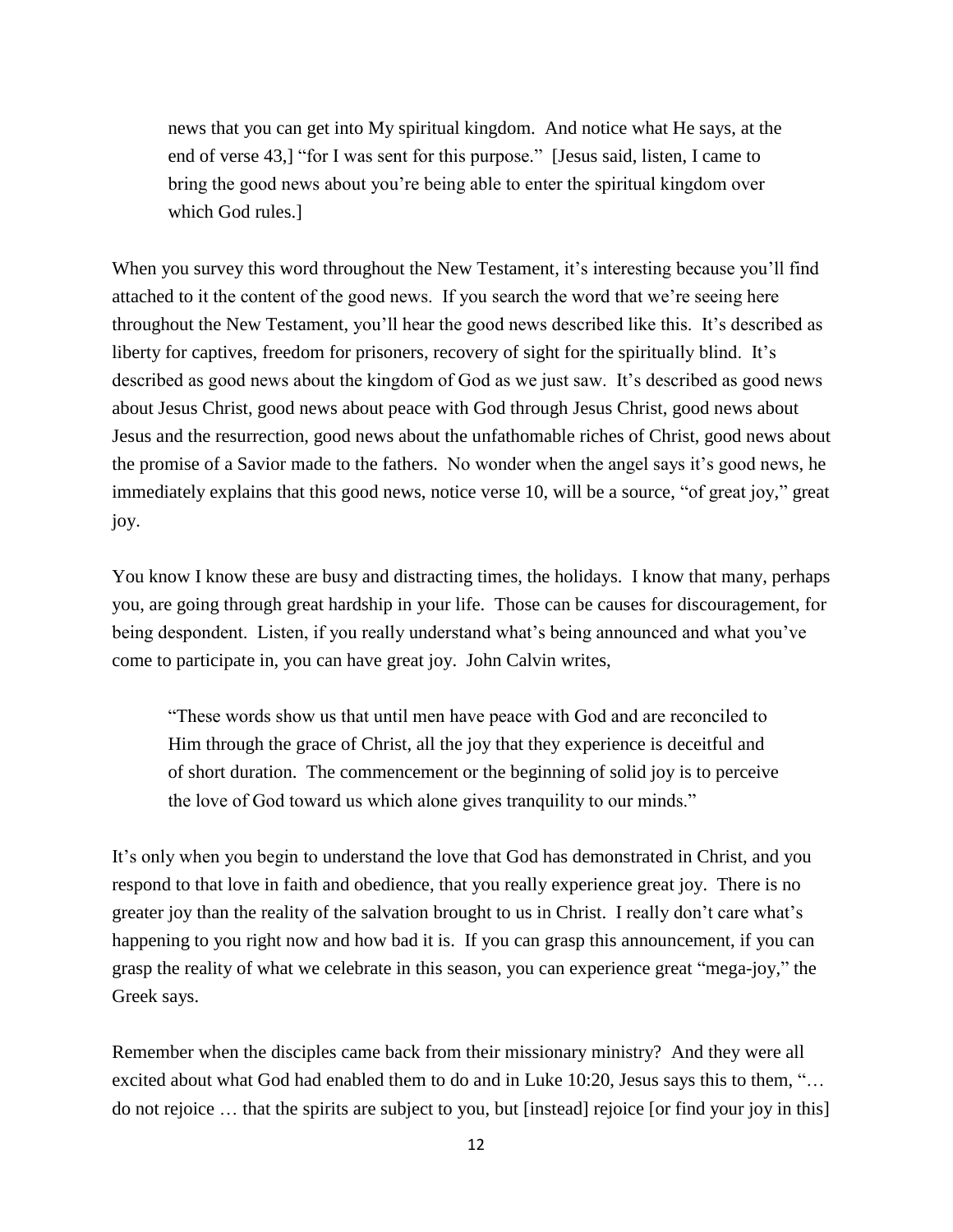that your names are recorded in heaven." There's something to be joyful about, it doesn't really matter what happens here. Your name is recorded in God's book. Your eternity is settled. You're God's child.

Notice the angel says that this great joy, this good news which produces great joy, verse 10, "will be for all the people…." The most common meaning of this expression, when it's used in the singular as it is here, "the people" singular, is the people of Israel. And certainly, God was bringing salvation for His people Israel. Zacharias mentioned this in his prophecy. You remember in Luke 1:68 after John was born and Zacharias could speak again, he was filled with the Holy Spirit, and he prophesied, verse 68 of chapter 1,

"Blessed *be* the Lord God of Israel for He has visited us and accomplished redemption for His people, And has raised up a horn of salvation for us In the house of David His servant - As He spoke by the mouth of His holy prophets from of old- Salvation FROM OUR ENEMIES, And FROM THE HAND OF ALL WHO HATE US; To show mercy toward our fathers, and to remember His holy covenant, The oath which He swore to Abraham our father,"

Israel certainly would benefit from the good news, but the angel here means more than just the Jewish people. This message of good news is universal in its scope. In fact, look at Luke 2 just a few verses later. Luke 2, you remember that Jesus is presented at the temple, according to the law of purification, and there Mary and Joseph meet a man named Simeon. Verse 28 of Luke 2, Simeon took Jesus in his arms and blessed God and said,

"Now Lord, You are releasing Your [slave] … to depart in peace, According to Your word; For my eyes have seen Your salvation," [This child is the One who is going to bring salvation. And notice it is a salvation] "Which You have prepared in the presence of all peoples," [Plural] "A LIGHT OF REVELATION TO THE GENTILES, And the glory of Your people Israel."

So, when the angel said, "shall be for all the people" he meant it is a piece of good news for the whole world. But what is the good news that produces great joy and is intended for the whole world? The answer comes back in 2: 11. "For today in the city of David there has been born for you a Savior, who is Christ the Lord."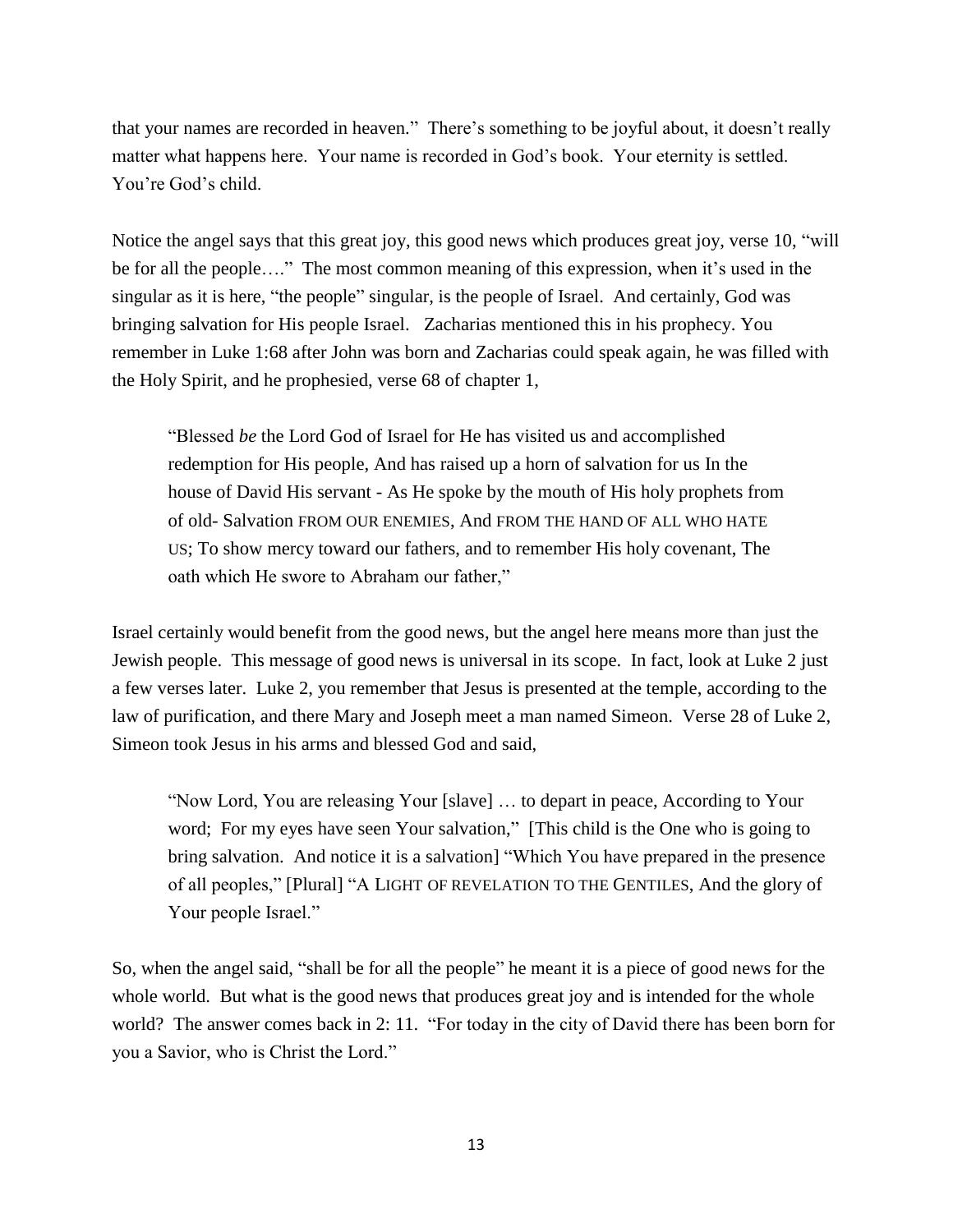Here is the heart of the gospel. Here is the reason we celebrate at Christmas. Through this child, God is bringing a Savior. He will accomplish man's complete spiritual rescue. In fact, this is the reason Jesus came. It's not a coincidence that God commanded Joseph to name the baby Jesus, to call the Messiah Jesus. You see the Greek word for Jesus is a transliteration of a Hebrew word, a Hebrew name, in English it's "Joshua," in Hebrew it's "Yehoshua." The name "Jesus" is simply that, it's "Joshua," it's "Yehoshua" into Greek. What does Joshua or Yehoshua or Jesus mean? It means "Yahweh saves, Yahweh rescues."

That's why in Matthew 1: 21 the angel Gabriel says to Joseph, "She," [Mary] "will bear a Son; and you shall call His name … [Yehoshua,] for He will save His people from their sins." [Call Him "Yahweh saves," because He will save His people from their sins. He came as the Savior. John 3:17, "… God … [sent] His Son into the world … [so] that the world might be saved through Him." John 12:47, Jesus says, "I" [came] … to save the world."

Now what do we mean when we talk about Jesus saving us, or rescuing us, or His being a Savior? The Hebrew word is often, used in the Old Testament of rescuing someone from physical danger, or physical harm or distress. Sometimes, occasionally, the Hebrew word is used of spiritual rescue. But when you come to the New Testament, the Greek word to save and the noun form Savior refer primarily to spiritual rescue, to God's personal rescue of a person from the penalty his sin deserves at the judgment. Did you hear that? That's the rescue. It's God rescuing sinners from what their sin deserves when they stand before Him at the judgment.

But don't miss the crucial point this word "Savior" makes. Jesus is the Savior. He is the one who must do the rescuing. You can't rescue yourself. You contribute nothing to your rescue. Our spiritual rescue was initiated by the sovereign work of the Father in eternity past. It was accomplished by the sovereign work of the Son in His voluntary death for sin. And it is applied to individuals by the sovereign work of the Spirit who, like the wind, blows wherever He wills. God is always the Savior. He is the One who has to take the initiative in man's salvation.

Think about the very first sin, Adam's sin. How did Adam respond when he sinned? Did he go looking for God? No, he hid. He hid from God, and that's how man always responds to his sin. He runs from God, he hides from God. That's why Paul says there is no one who seeks after God. Instead, with Adam, the Second Person of the Trinity went searching for Adam. Adam where are you? He knew where he was, He wanted Adam to know where he was. And the rest of the Old Testament is filled with God seeking sinners, taking the initiative to rescue them.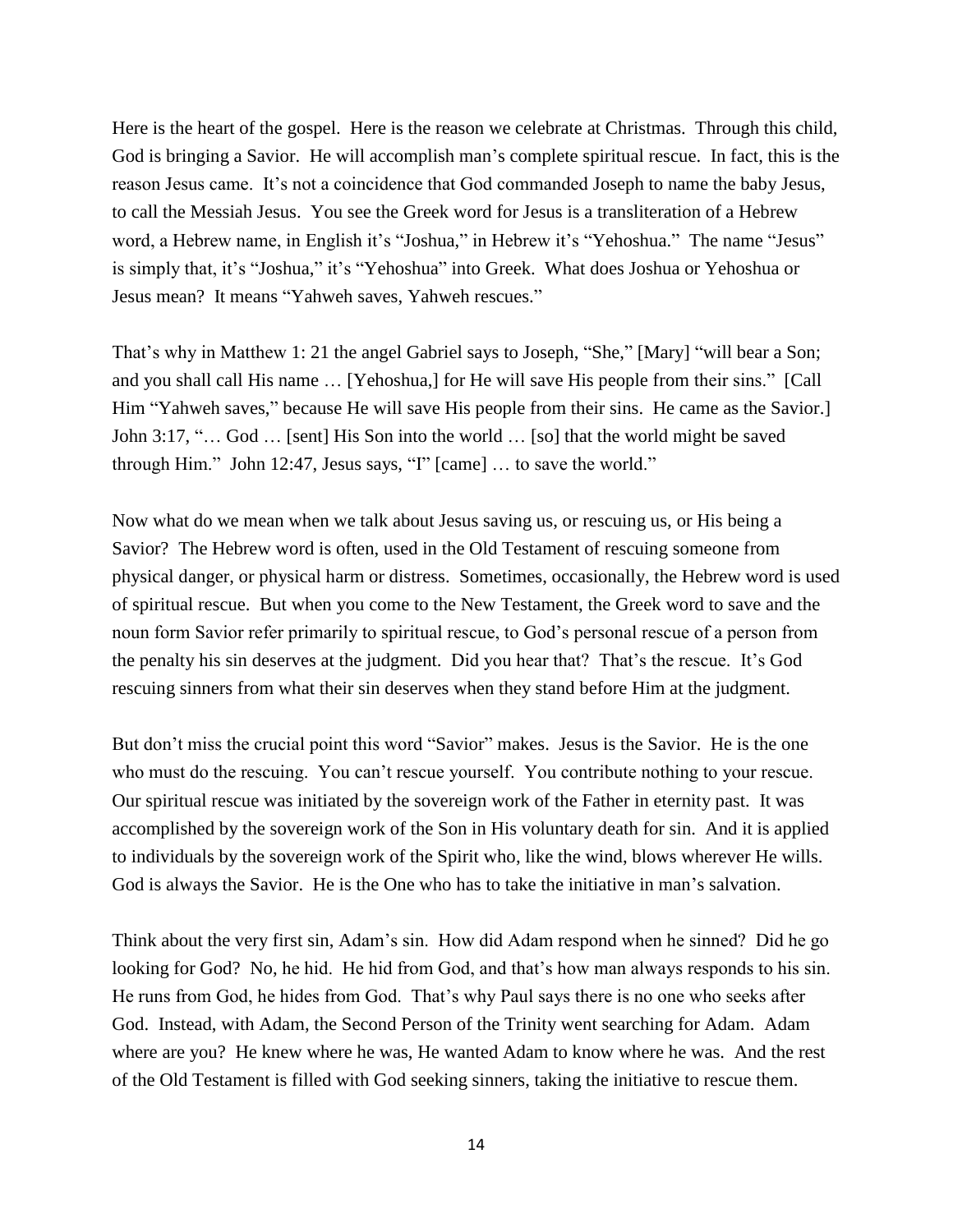The New Testament is filled with similar examples. I love the example of the Apostle Paul. Listen, Paul wasn't seeking Jesus Christ. He was on the road to Damascus to imprison, torture, and kill those who were His followers. But Jesus rescued Paul from himself.

Or the story of Zaccheus, listen Zaccheus wasn't looking for spiritual redemption that day. He climbed the tree out of curiosity to see what everybody else was seeing. But Jesus stands at the base of that tree, and what does He say to him? Zaccheus, come down because I have to go to your house today. And you know how Jesus finishes that story? In Luke 19:10, He says, "the Son of Man has come to seek and to save that which was lost." That's the reason He had to go to Zaccheus' house that day.

God is still pursuing sinners today. He does so through the message of the good news explained again. He's doing it right here as I'm speaking to you. Let me show this to you, turn to what you know is my favorite passage, 2 Corinthians 5. Second Corinthians 5, Paul says in verse 18 that he has been reconciled to God through Christ, God has done this, and God has given to Paul the ministry of reconciliation, telling other people they can be reconciled to God, verse 19,

namely, God was in Christ, reconciling the world to Himself," [God was saving, God was initiating this reconciliation, and He did so through the death of Christ.] "… not counting their trespasses against them …" [but against Christ, as verse 21 explains.] "and He has committed to us this message of reconciliation." [Now watch verse 20, Paul says,] "Therefore, we are ... [Christ's ambassadors," we are His official representatives. And when we share this message of reconciliation it is] "as though God were making an appeal through us…." Paul says when I share the good news it's as if God is speaking through that message appealing to you to be reconciled to Him. He says, verse 20, "we beg you on behalf of Christ, be reconciled to God."

In other words, Christ also, it's as if He is pleading with you through us to be reconciled to God. Listen, you know I believe strongly in the sovereignty of God in salvation, but God, whenever the gospel message is proclaimed, whenever the gospel is preached as it is here this morning, God is in that message pleading with sinners to respond and to be reconciled to Him, because God doesn't delight in the death of anyone.

At Jesus' birth, the angel made it clear that the purpose of Jesus' life and ministry was not to be a teacher of morality. He didn't come into this world to serve as a social reformer correcting all of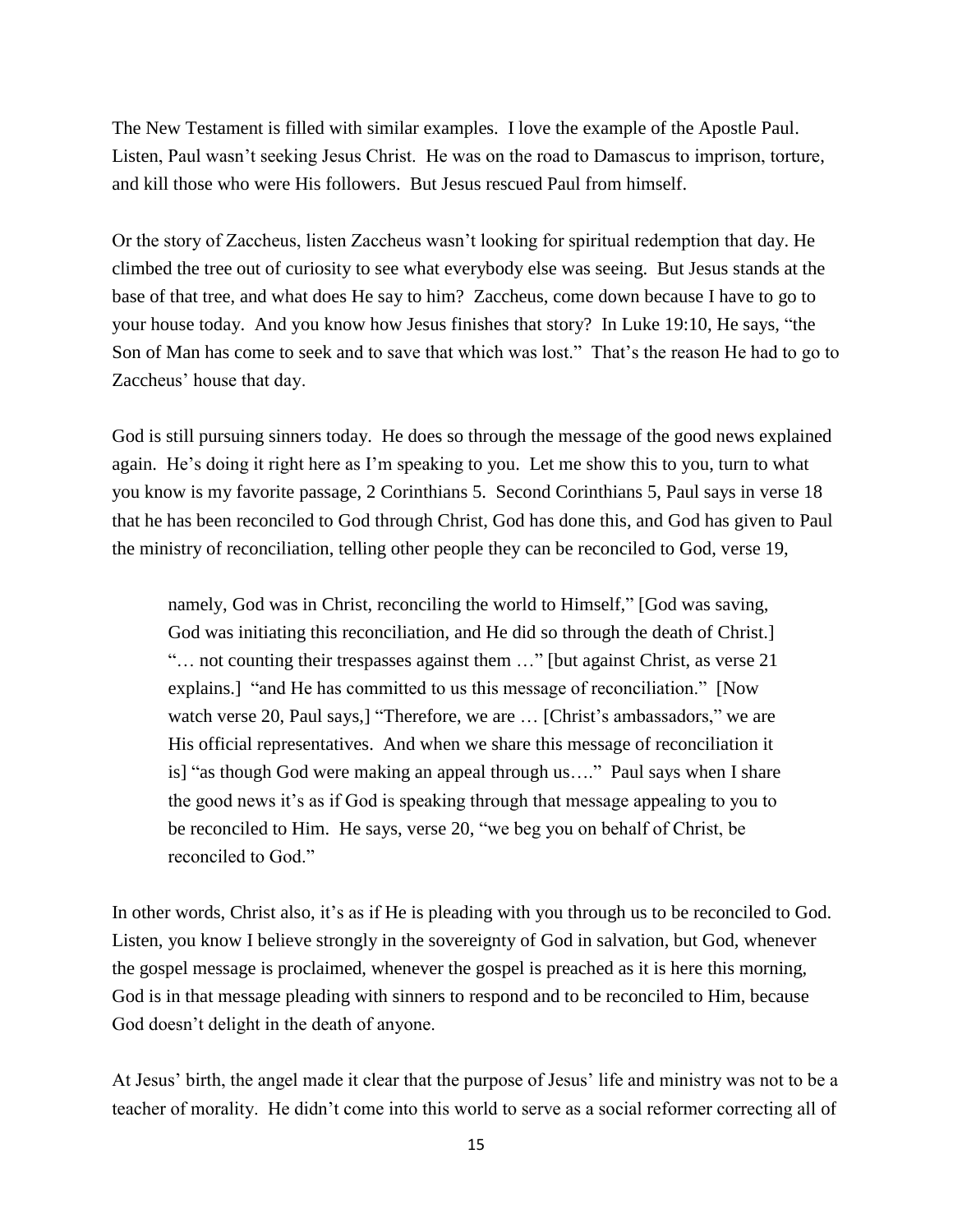the social ills of first century Israel and the Roman Empire. He was not a political reformer who through His non-violent resistance came to bring about desperately needed political change.

Instead He came to be the Savior, the rescuer of the world. He came to seek and to save individuals who were desperately lost. He came to save His people from their sins as Gabriel said. Listen Christian, as you celebrate Christmas this year, I want you to remind yourself that the reason Jesus came in the form of that little infant, the reason He became everything you are except for sin, is because He was sent here on a divine rescue mission, a rescue mission from God. It was a mission, Christian, to rescue you from the absolutely certain verdict and sentence that you would receive someday when you stand before God at the judgment.

If you've not believed in Jesus, then understand that even as I'm teaching this morning, as Paul said, God and Christ are in the words of the good news I've shared with you, pleading with you to be reconciled to God, because if you don't, if nothing changes, someday according to Hebrews it is appointed that a man, once to die, you're going to die, and after this the judgment. You are as certainly going to stand before God in judgment as certainly as you will die.

And if the story is unchanged before that day, Jesus says the verdict of guilty and the sentence of eternal hell are absolutely settled, and He came to rescue you from that verdict and that sentence that your sins deserve. But you must repent of your sins. And you must put your faith in Jesus Christ. The heart of Christmas is this – there has been born for you a Savior, a Rescuer.

## Let's pray together.

Our Father, we are amazed by Your grace. We're amazed that You would create such a plan at such a tremendous cost to Yourself. But we thank You, O God, that You are by nature a Savior. You are by nature a Rescuer, and You sent Your Son on a rescue mission. Thank You that You initiate our rescue, that You accomplish our rescue, that you apply by Your Spirit that rescue to our own souls.

Father, we love You. We can never adequately thank You. But help us in this Christmas season to celebrate with great joy that there has been born for us a Rescuer.

Father, I pray for those here this morning who don't know You, and Lord I know there are those here for whom that's true. I pray that even in this season, they would hear You through the good news of a Savior sent, they would hear Your plea to be reconciled to You, and may they give up